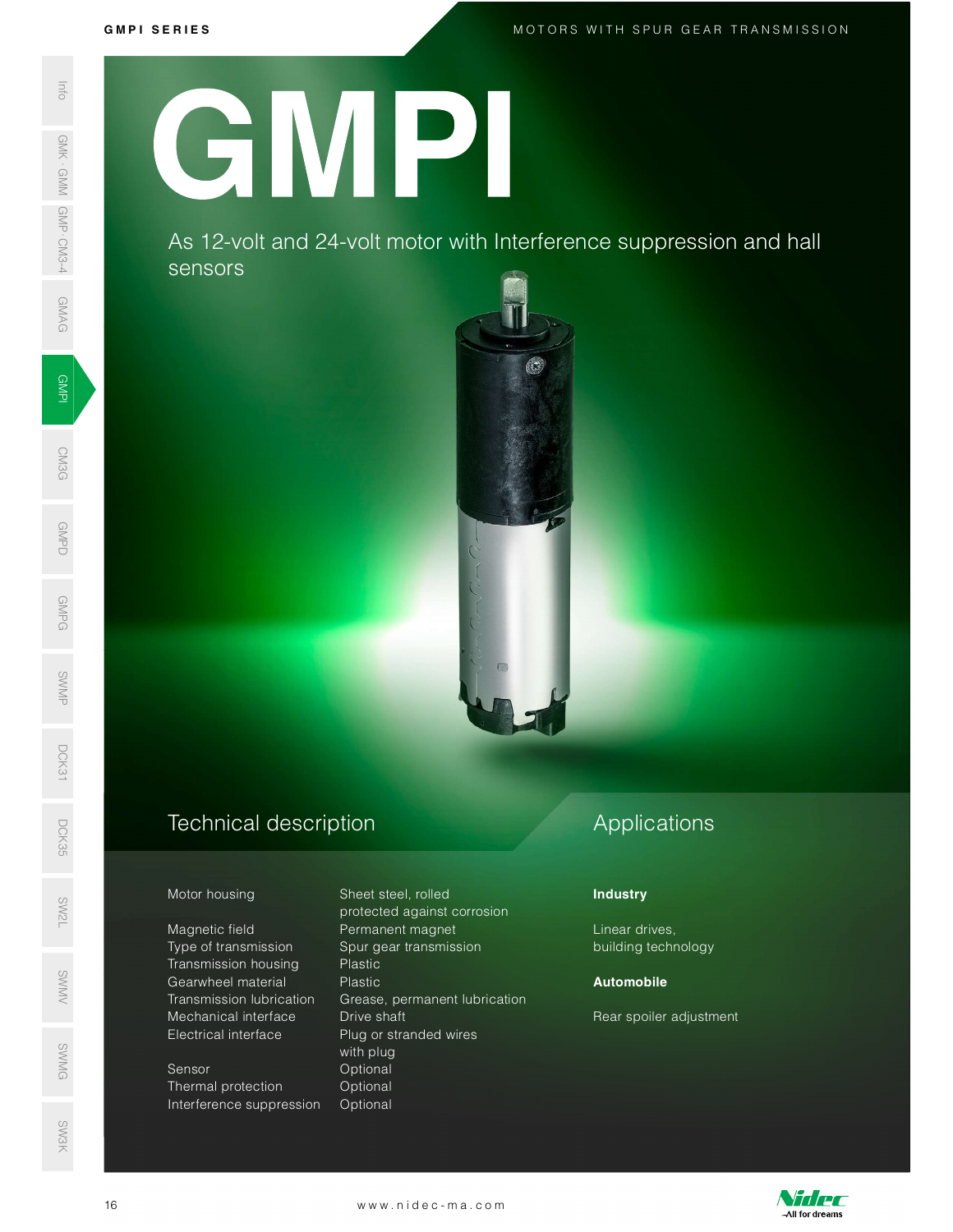



Nidec -All for dreams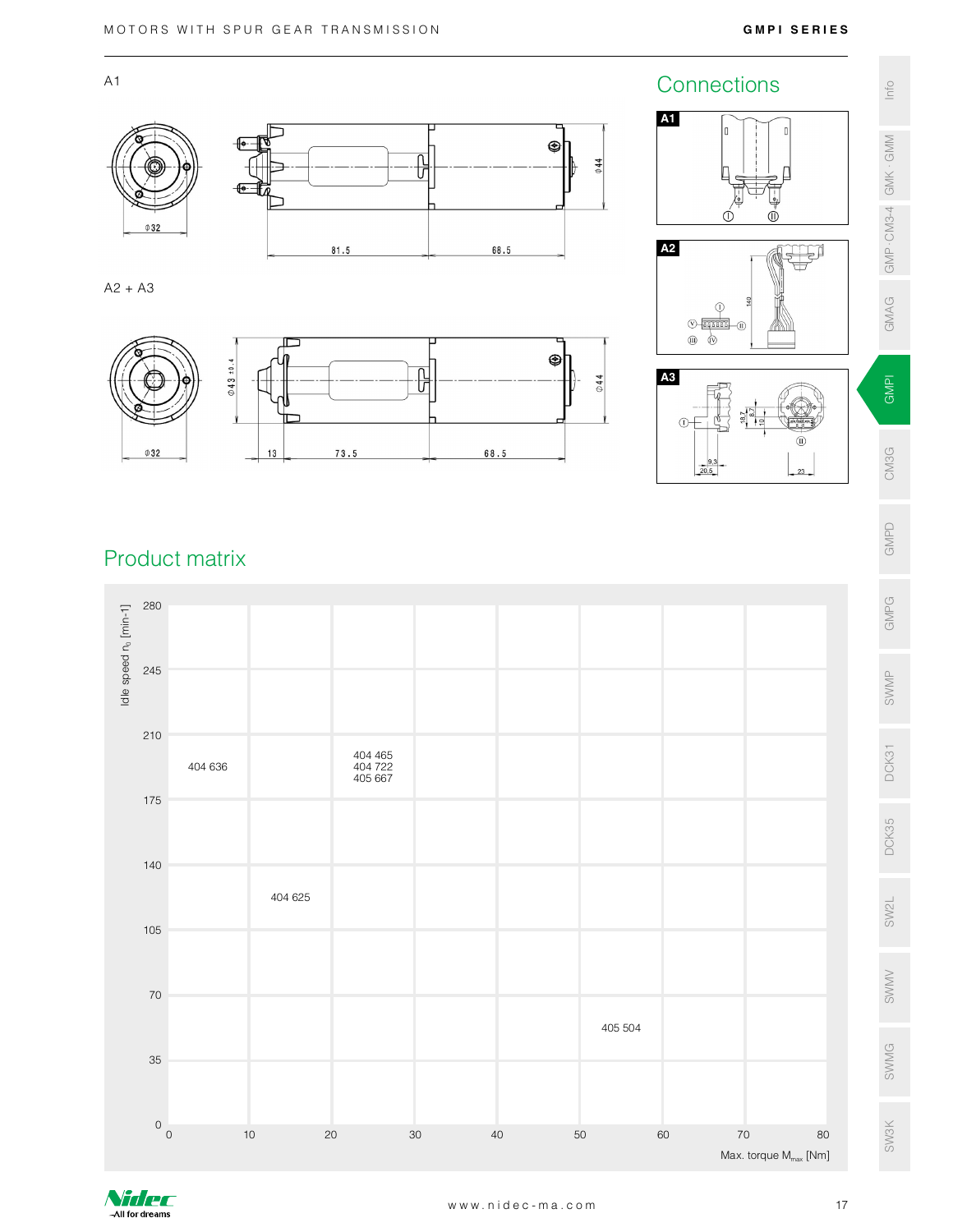### **Overview**

| <b>GMPI SERIES</b>                                                                                                                                                                                                                                                                                                                                                                                 | MOTORS WITH SPUR GEAR TRANSMISSION                                                                                                                                                                                                                                                                                                                                     |                                                                                                                                                             |                                                                                                                                                                           |                                                                                                                                                                                                  |                                                                                                                                       |                                                                                    |                                                                                                                              |
|----------------------------------------------------------------------------------------------------------------------------------------------------------------------------------------------------------------------------------------------------------------------------------------------------------------------------------------------------------------------------------------------------|------------------------------------------------------------------------------------------------------------------------------------------------------------------------------------------------------------------------------------------------------------------------------------------------------------------------------------------------------------------------|-------------------------------------------------------------------------------------------------------------------------------------------------------------|---------------------------------------------------------------------------------------------------------------------------------------------------------------------------|--------------------------------------------------------------------------------------------------------------------------------------------------------------------------------------------------|---------------------------------------------------------------------------------------------------------------------------------------|------------------------------------------------------------------------------------|------------------------------------------------------------------------------------------------------------------------------|
| Overview                                                                                                                                                                                                                                                                                                                                                                                           |                                                                                                                                                                                                                                                                                                                                                                        |                                                                                                                                                             |                                                                                                                                                                           |                                                                                                                                                                                                  |                                                                                                                                       |                                                                                    |                                                                                                                              |
| Nominal<br>voltage<br>Nominal<br>power<br>Max.<br>torque<br>Idle<br>speed<br>$\vee$<br>Nm<br>W<br>$min-1$<br><b>Type</b><br>404 465<br>24,0<br>22,8<br>200,0<br>160,8<br>404 625<br>12,0<br>10,2<br>120,0<br>57,5<br>24,0<br>70,2<br>404 636<br>5,3<br>180,0<br>404 722<br>24,0<br>23,1<br>200,0<br>160,8<br>405 504<br>12,0<br>58,0<br>41,7<br>120,0<br>24,0<br>20,7<br>168,0<br>405 667<br>200,0 | Nominal<br>current<br>Hall<br>sensors<br>No-load<br>current<br>Max.<br>current<br>$\overline{A}$<br>N/1/2<br>$\mathsf{A}$<br>A<br>6,7<br>3,0<br>32,6<br>$\mathsf{N}$<br>16,1<br>4,3<br>3,5<br>$\mathsf{N}$<br>2,9<br>2,0<br>7,1<br>$\overline{c}$<br>6,7<br>33,0<br>$\overline{c}$<br>3,0<br>10,0<br>4,0<br>34,9<br>$\mathbf{1}$<br>32,0<br>7,0<br>2,8<br>$\mathsf{N}$ | Gearwhee<br>Gear<br>reduction<br>material<br>D/M<br>XX:X<br>K<br>40:1<br>40:1<br>K<br>20:1<br>Κ<br>K<br>40:1<br>K<br>116:1<br>K<br>40:1                     | Interfer-<br>ence sup<br>pression<br>Thermal<br>switch<br>Y/N<br>Y/N<br>N<br>Y<br>Y<br>Y<br>$\mathsf N$<br>Y<br>Y<br>$\mathsf{N}$<br>$\hbox{N}$<br>Y<br>$\mathsf{N}$<br>Y | housing<br>Gear<br>lh/rh<br>$\hspace{0.05cm} \ldots$<br>$\hspace{0.05cm} \ldots$<br>$\hspace{0.05cm} \ldots$<br>$\hspace{0.05cm} \ldots$<br>$\hspace{0.05cm} \ldots$<br>$\hspace{0.05cm} \ldots$ | <b>Character-</b><br>istic curve<br>K<br>K <sub>1</sub><br>K4<br>K <sub>2</sub><br>K <sub>1</sub><br>K <sub>5</sub><br>K <sub>3</sub> | Shaft<br>W<br>W1<br>W1<br>W <sub>2</sub><br>W <sub>2</sub><br>W3<br>W <sub>2</sub> | Electrical<br>connection<br>$\mathsf{A}$<br>A <sub>1</sub><br>A1<br>A2<br>A <sub>2</sub><br>A <sub>3</sub><br>A <sub>1</sub> |
| Characteristic curves                                                                                                                                                                                                                                                                                                                                                                              |                                                                                                                                                                                                                                                                                                                                                                        |                                                                                                                                                             |                                                                                                                                                                           |                                                                                                                                                                                                  |                                                                                                                                       |                                                                                    |                                                                                                                              |
| K <sub>1</sub><br>225<br>45<br>200<br>40<br>175<br>35<br>30<br>150<br>N (rpm)<br>5125<br>25 $\mathfrak{S}$<br>100<br>20<br>75<br>15<br>50<br>10<br>I(A)<br>25<br>5<br>$\mathbf 0$<br>$\mathbf 0$<br>$\mathbf{o}$<br>5<br>$\boldsymbol{9}$<br>14<br>18<br>$23$ (Nm)                                                                                                                                 | K <sub>2</sub><br>180<br>160<br>140<br>120<br>N (rpm)<br>$\widehat{a}$ 100<br>80<br>60<br>40<br>I(A)<br>20<br>$\mathbf 0$<br>$\overline{\mathbf{2}}$<br>$\overline{\mathbf{3}}$<br>$\mathbf 0$<br>$\mathbf{1}$                                                                                                                                                         | ${\bf 18}$<br>16<br>$14$<br>$12\,$<br>10 $\mathfrak{S}$<br>8<br>6<br>$\overline{a}$<br>$\overline{\mathbf{z}}$<br>$\mathbf 0$<br>$\overline{a}$<br>$5$ (Nm) | K <sub>3</sub><br>225<br>200<br>175<br>150<br>5125<br>100<br>75<br>50<br>25<br>$\mathbf 0$<br>$\mathbf 0$                                                                 | N (rpm)<br>I(A)<br>$\overline{\mathbf{4}}$<br>8                                                                                                                                                  | 12                                                                                                                                    | 17                                                                                 | 45<br>40<br>35<br>30<br>$25 \leq$<br>20<br>${\bf 15}$<br>10<br>5<br>$\mathbf 0$<br>$21$ (Nm)                                 |
| K4<br>135<br>18<br>120<br>16<br>105<br>14<br>90<br>$12\,$<br>N (rpm)<br>$\widehat{E}$ 75<br>10 $\leq$<br>60<br>$\bf8$<br>45<br>6<br>30<br>$\overline{4}$<br>I(A)<br>15<br>$\overline{\mathbf{z}}$<br>$\mathbf 0$<br>$\mathbf 0$<br>$\mathbf{2}$<br>$10$ (Nm)<br>$\mathbf{o}$<br>$\overline{4}$<br>6<br>8                                                                                           | K5<br>45<br>40<br>35<br>30<br>N (rpm)<br>$\widehat{\xi}$ 25<br>20<br>15<br>10<br>${\bf 5}$<br>I(A)<br>$\mathbf 0$<br>$\pmb{\mathsf{o}}$<br>$12\,$<br>23<br>35                                                                                                                                                                                                          | 45<br>40<br>35<br>30<br>25 $\widehat{\leq}$<br>20<br>${\bf 15}$<br>${\bf 10}$<br>${\bf 5}$<br>$\mathbf 0$<br>58 (Nm)<br>46                                  |                                                                                                                                                                           |                                                                                                                                                                                                  |                                                                                                                                       |                                                                                    |                                                                                                                              |
|                                                                                                                                                                                                                                                                                                                                                                                                    |                                                                                                                                                                                                                                                                                                                                                                        |                                                                                                                                                             |                                                                                                                                                                           |                                                                                                                                                                                                  |                                                                                                                                       |                                                                                    |                                                                                                                              |
|                                                                                                                                                                                                                                                                                                                                                                                                    |                                                                                                                                                                                                                                                                                                                                                                        |                                                                                                                                                             |                                                                                                                                                                           |                                                                                                                                                                                                  |                                                                                                                                       |                                                                                    |                                                                                                                              |
| 18                                                                                                                                                                                                                                                                                                                                                                                                 | www.nidec-ma.com                                                                                                                                                                                                                                                                                                                                                       |                                                                                                                                                             |                                                                                                                                                                           |                                                                                                                                                                                                  |                                                                                                                                       |                                                                                    | Nidec                                                                                                                        |

I GMAG

lnfo

GMK · GMM GMP · CM3-4

## **GMPI**

# CM3G

**GMPD** 

**GMPG** 

SWMP

DCK31 DCK35 SW2L SWMV SWMG

SW3K